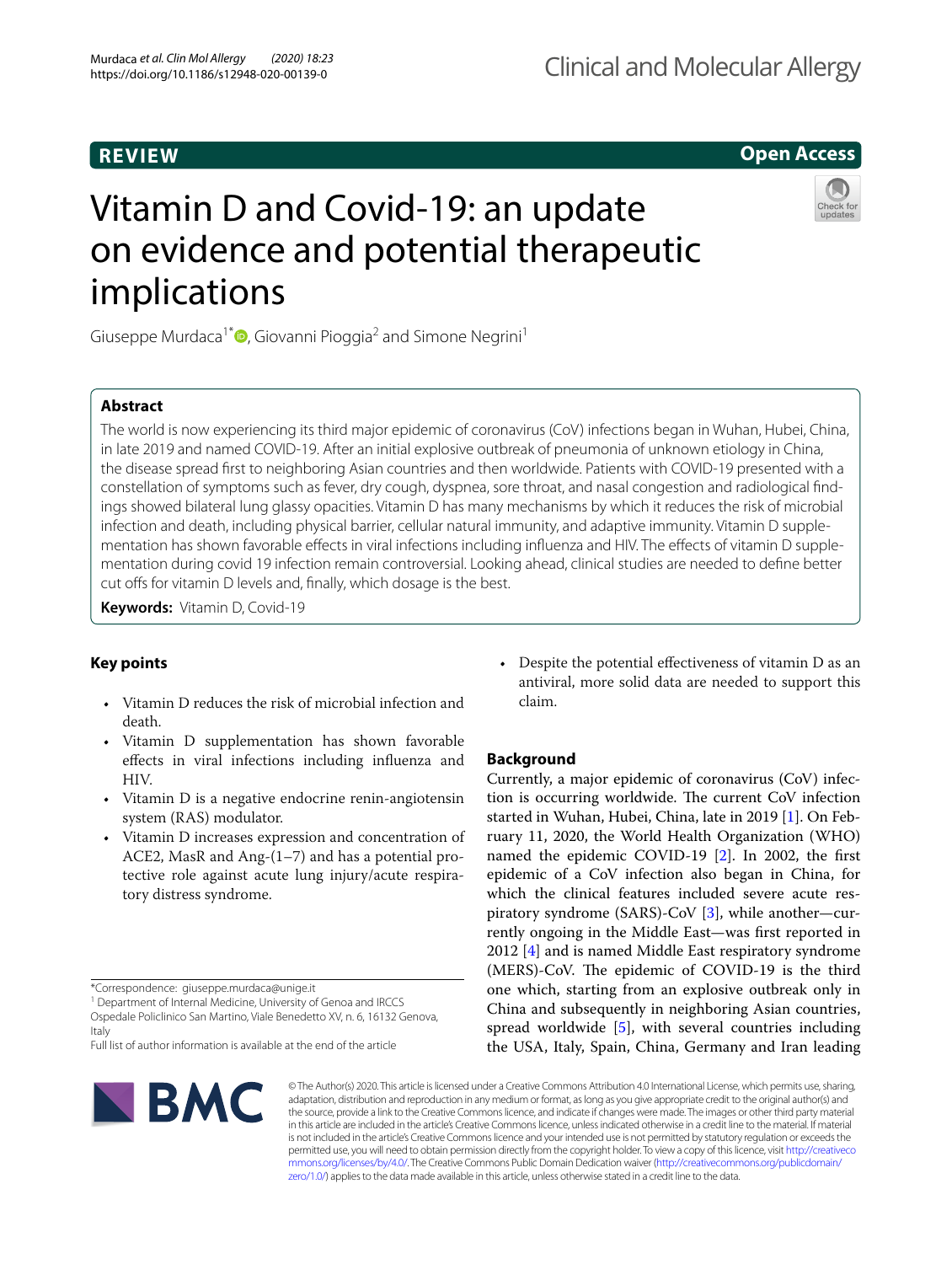in terms of the most confrmed cases and related deaths [[6\]](#page-5-5). Samples gathered from throat and nasal swabs are useful to perform a polymerase chain reaction (PCR) analysis which is able to detect the SARS-CoV-2 infection  $[7]$  $[7]$ . The main symptom of COVID-19 is fever  $(85\%$ of cases), and in early onset 45% of cases include febrile, dyspnea, dry cough, sore throat, nasal congestion, and radiological fndings showing bilateral lung glassy opacities. Damage to the lung tissue may result in acute respiratory distress syndrome (ARDS), of which a potential consequence is septic shock. These are the two major COVID-19 contributors to hospitalization in an intensive care unit (ICU) and mortality in patients who are more than 60 years old. Several other symptoms, such as bone and muscle aches, chills, and headaches are under observation [\[7](#page-5-6)]. Minor reported symptoms include nausea or vomiting and diarrhea, respectively in 5% and 3.7% of cases [[7](#page-5-6)]. Furthermore, anosmia and ageusia appear to be frequent clinical features in COVID-19 patients [[8\]](#page-5-7). Several works have reported how the group of subjects who are smokers, especially at an older age, tend to have a higher density of angiotensin converting enzyme 2 (ACE2) receptors [\[9\]](#page-5-8). COVID-19 has an incubation period of around 2–14 days, with a mean of 3 days and a fatality rate (CFR) of  $12%$  worldwide [[9\]](#page-5-8). The sug-gested cut-off for self-quarantine is 14 days [[7\]](#page-5-6). Subjects with COVID-19 show decreased or normal leucocytes and lymphocytopenia, as well as a systemic elevation of pyrogenic cytokines such as interleukin (IL)-6, IL-10, and tumor necrosis factor (TNF)- $\alpha$  [[7,](#page-5-6) [10](#page-5-9)]. When subjects are in a critical condition, several studies have reported an increase of neutrophilia and elevated D-dimer, as well as urea nitrogen (BUN) and creatinine in the blood plasma [[7,](#page-5-6) [10,](#page-5-9) [11](#page-5-10)]. Increased plasma levels of IL-2, IL-7, IL-10, granulocyte colony stimulating factor, 10 kD, interferon (IFN)-γ-induced-protein-10, monocyte chemoattractant protein-1, and macrophage infammatory protein 1-α have also been reported  $[10]$  $[10]$ . Early diagnosis, isolation, and treatment are essential to cure the disease and control the epidemic. Serum antibody detection is of great signifcance in the diagnosis of infected patients, especially for patients with a negative nucleic acid test. Simultaneous detection of both IgM and IgG antibodies helps to identify the stage of the infection. Generally, the antibody profle against COVID-19 shows a typical IgM and IgG pattern profle. SARS-specifc IgM antibodies appear about two weeks after infection, and disappear at the end of week 12, while the IgG antibodies may last for months or even many years [\[12](#page-6-0)]. For COVID-19, however, the longitudinal pattern of antibodies remains unclear [\[13\]](#page-6-1). Presently, a dedicated treatment has not yet been developed, and trials of antiviral drugs remain experimental. Moreover, an official vaccine has not yet been approved; the completion time for such a vaccine is estimated to be by June 2021 [[9](#page-5-8)]. Taking into account the efects of corticosteroids in prolonging the viral shedding time and in maintaining the systemic anti-infammatory state while minimizing the precipitation of ARDS, dyspnea, and severe pneumonia, several attempts have been made in the management of such pathologies of viral pneumonia to use systemic corticosteroids. However, their application remains controversial. For this reason, the use of corticosteroids is not recommended outside of clinical trials, or unless otherwise indicated [[9\]](#page-5-8). Notably, heparin treatment can contribute to reduced mortality in patients with severe COVID-19 and sepsis-induced coagulopathy  $[14]$  $[14]$ . However, chloroquine  $(CQ)$  and its hydroxychloroquine derivative (HCQ) have been administered to patients with severe symptoms [\[15](#page-6-3)[–18\]](#page-6-4). It has been reported that anesthetics (i.e., propofol) can disrupt ordered monosialotetrahexosylganglioside1 (GM1) lipid rafts. These same lipid rafts recruit the COVID-19 surface ACE2 to an endocytic entry point, away from phosphatidylinositol 4,5 bisphosphate (PIP2) domains [\[19](#page-6-5)]. Of note, HCQ acts through anesthetic-like mechanism disrupting ACE2 localization at both GM1 rafts and PIP2 domains decreasing the ability of the virus to cluster and enter the cell [\[20](#page-6-6)]. Furthermore, HCQ seems to inhibit important functional proteins for COVID-19 replication, with potency increasing in the series PLpro, 3CLpro, RdRp [\[21](#page-6-7)]. It has been reported that supplements with vitamin A, B, C, D, and E seems to have a benefcial efects in patients with viral infections as COVID-19 [\[2](#page-5-1), [22](#page-6-8)[–25](#page-6-9)]. Within such a panorama, it is worth mentioning that vitamin D mitigates the scope of acquired immunity and regenerates the endothelial lining. In this review, we discuss the potential role of vitamin D supplementation in COVID-19 infection.

#### **Vitamin D metabolism**

Due to the thermal action of UVB radiation reaching 7-dehydrocholesterol in the skin, vitamin D3 is produced. Following this reaction, vitamin D3 or oral vitamin D is then converted in the liver to 25(OH)D and then, in the kidneys or other organs, to the hormonal metabolite 1,25(OH)2D (calcitriol) [\[26](#page-6-10), [27\]](#page-6-11). Calcitriol enters the nuclear receptor of vitamin D, binding with DNA. This binding allows a direct interaction with the regulatory sequences near target genes, for which chromatin active complexes genetically and epigenetically contribute to modifying the transcriptional output [\[27](#page-6-11)]. Calcitriol contributes to regulating the concentrations of serum calcium through a feedback loop with parathyroid hormone (PTH), and in this way modifes many important functions in the body [[26\]](#page-6-10).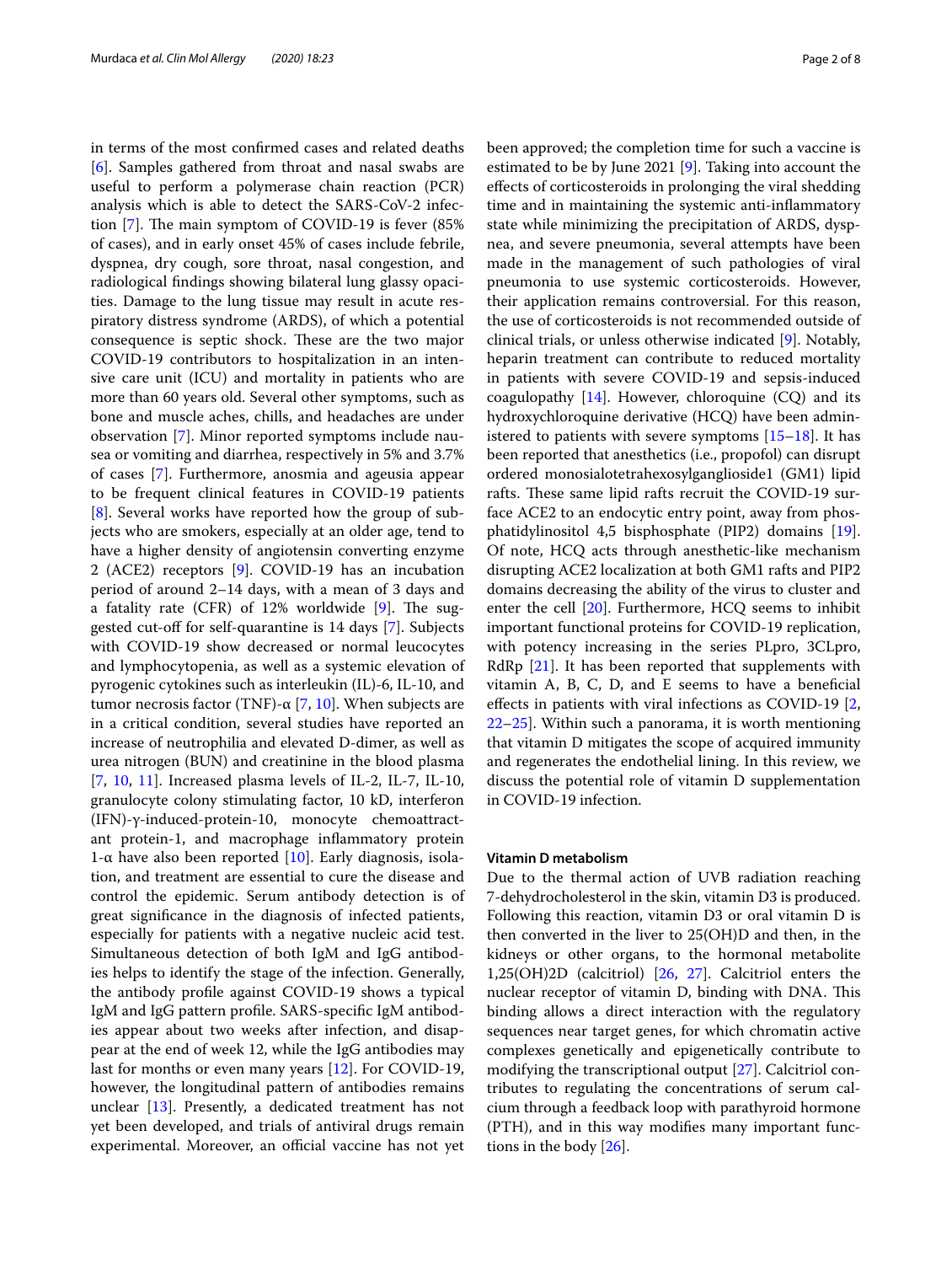#### **Vitamin D and the host immune response**

Vitamin D contributes to reducing the risk of microbial infection and death, mainly involving actions grouped into three categories: physical barriers, cellular natural immunity, and adaptive immunity [[28](#page-6-12)]. Innate cellular immunity is strengthened by vitamin D actions partly through the induction of antimicrobial peptides, including the human cathelicidin LL-37 and by 1,25-dihdroxyvitamin D and defensins, while maintaining tight junctions, gap junctions, and adherens junctions [\[29](#page-6-13)[–32](#page-6-14)]. In particular, it is worth mentioning the efects of cathelicidins, which exhibit a direct antimicrobial effect versus a wide range of microbes. These include, among others, Gram-positive and Gram-negative bacteria, enveloped and non-enveloped viruses, and fungi [[33\]](#page-6-15). Cathelicidin displays other functions including the induction of a variety of pro-infammatory cytokines, stimulation of the chemotaxis of neutrophils, monocytes, macrophages, and T lymphocytes into the site of infection, and promotion of the clearance of respiratory pathogens by inducing apoptosis and autophagy of infected epithelial cells [\[34](#page-6-16), [35\]](#page-6-17). Furthermore, 1,25(OH)2D–vitamin D receptor complex acts on the cathelicidin gene promoter vitamin D response elements to enhance transcription of cathelicidin [[36](#page-6-18)]. COVID-19 subjects show innate behaviour of the immune system in response to viral and bacterial infections, generating both pro-infammatory and anti-infammatory cytokines [[37](#page-6-19)]. Vitamin D may contribute to reducing the production of pro-infammatory T helper (Th)1 cytokines, (TNF-α and IFN-γ), and increases the expression of anti-infammatory cytokines by macrophages [[38](#page-6-20), [39](#page-6-21)]. Vitamin D promotes cytokine production by Th2 lymphocytes, enhancing the indirect suppression of Th1 cells by complementing this with actions mediated by a multitude of cell types [[40\]](#page-6-22). It also favors induction of the T regulatory (Treg) cells, thereby inhibiting infammatory processes [[41](#page-6-23), [42\]](#page-6-24). Serum vitamin D concentrations tend to decrease with age due less time spent in the sun and lower levels of 7-dehydrocholesterol in the skin [[43,](#page-6-25) [44\]](#page-6-26). Notably, vitamin D concentrations in the serum can be reduced by antiepileptics, antineoplastics, antibiotics, anti-infammatory agents, antihypertensives, antiretrovirals, endocrine drugs, and some herbal medicines, through the activation of the pregnane-X receptor  $[45]$  $[45]$ . The expression of genes related to antioxidation (glutathione reductase and the glutamate–cysteine ligase modifer subunit) is enhanced by supplementation of Vitamin D [\[46\]](#page-6-28) and, thus, the increased glutathione production spares the use of vitamin C, which has antimicrobial activities  $[47, 48]$  $[47, 48]$  $[47, 48]$  $[47, 48]$ . The effects of vitamin D on the immune system are shown in Fig. [1.](#page-3-0)

#### **Vitamin D and COVID‑19**

Winter vitamin D supplementation seems to reduce the risk of developing infuenza. Two randomized controlled trials (RCTs) have reported benefcial efects along these lines [[49,](#page-6-31) [50\]](#page-6-32). A few studies have presented some limitations in the design of these clinical trials; for instance, an RCT in Japan which included many subjects who had been vaccinated against infuenza and did not measure baseline vitamin D levels reported no beneft from the administration of vitamin D [\[51](#page-6-33)]. However, the two most recent RCTs included participants with above average mean baseline vitamin D concentrations [\[52,](#page-6-34) [53](#page-6-35)]. Gruber-Bzura et al. [\[54](#page-6-36)] reported that vitamin D should reduce the risk of infuenza, even if other studies are needed to confrm these fndings. Furthermore, the potential beneficial effects of vitamin D supplementation have also been described in human immunodeficiency virus-1 (HIV) infection. Indeed, Mansueto et al. [[55](#page-6-37)] reported that preclinical experiments have demonstrated that treatment of peripheral blood mononuclear cells with 1,25(OH)2D decreased the cell susceptibility to HIV infection by inhibiting viral entry, modulating the expression of  $CD4+cell$  surface antigens, damping viral p24 production, and limiting monocyte proliferation. Baseline vitamin D levels lower than 32 ng/mL were independently associated with progression to a more advanced HIV stage. These findings seem to confirm the potential benefts of the administration of vitamin D in HIV patients, even if assay variability and costs, lack of a clear target range, absence of proven supplementation benefts, confounding from osteoporosis and older age, limited RCT data in HIV-infected patients, and fnally the inability to distinguish the efects of vitamin D prevent routine screening of vitamin D levels. In terms of the potential impact of vitamin D supplementation in patients with COVID-19 infection, experimental reports have shown vitamin D has a role in reducing the risk of COVID-19, including consideration of the fact that the outbreak occurred in winter (a time when serum vitamin D levels are lowest), and the fact that vitamin D defciency contributes to acute respiratory distress syndrome and case-fatality rates increasing with age and with chronic disease comorbidity, both of which are associated with a lower 1,25(OH)2D concentration [\[2](#page-5-1)]. However, it is reasonable to hypothesize that vitamin D supplementation may enhance host immune responses against COVID-19 and its aggressive efects on all organ systems. High-dose vitamin D supplementation may be considered for subjects with laboratory confrmed defciency, particularly the elderly, obese, those with dark skin, and those individuals living at higher latitudes. Thirty-five degrees North also happens to be the latitude above which people do not receive sufficient sunlight to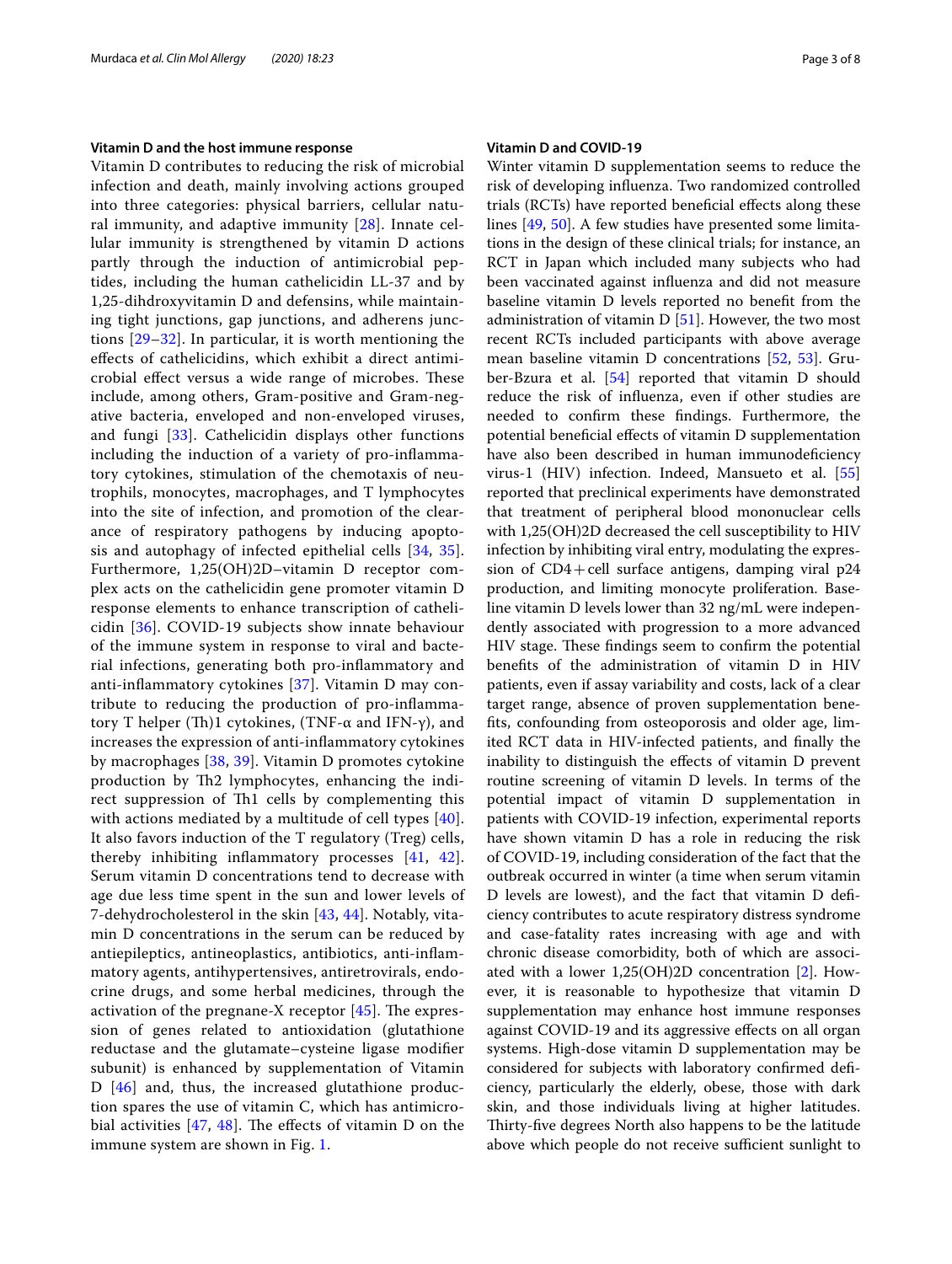

<span id="page-3-0"></span>retain adequate vitamin D levels during winter and, thus, vitamin D supplementation is needed. Based on its protective efects in subjects at risk of chronic diseases, including cancers, cardiovascular disease (CVD), respiratory tract infections, diabetes mellitus, and hypertension, it can be assumed that vitamin D supplementation and the associated increase of serum vitamin D levels above 50 ng/ml (125 nmol/l) may have benefcial efects in reducing the incidence and severity of various viral diseases, including COVID-19 [[5,](#page-5-4) [56](#page-6-38)]. Given the well-known deleterious consequences of malnutrition [\[57\]](#page-6-39), and keeping in mind the peculiarities of the ICU setting, Caccialanza et al. [\[58\]](#page-6-40) planned a pragmatic protocol for early nutritional supplementation of non-ICU patients hospitalized for COVID-19. Almost all COVID-19 hospitalized patients present at admission with severe infammation and anorexia, leading to a major reduction of food intake, and a substantial percentage of them develop respiratory failure requiring non-invasive ventilation (NIV) or continuous positive air-way pressure (CPAP) within a few days. Furthermore, taking

measurements of weight and height may be difficult, mainly due to a lack of scales, as well as in consideration of the required hygienic precautions. Moreover, measurements of body composition may not be regularly gathered during the peak of an epidemic, due to the associated safety concerns. Parenteral nutrition (PN) may only partially ft the needs of subjects with pre-ICU COVID-19, because central infusion lines are rarely available outside ICU wards, and as requirements for energy are likely to be elevated considering the concurrent severe acute infammatory state and that the average BMI of COVID-19 patients is often high upon admission. Tian et al. [\[59](#page-7-0)] confrmed gastrointestinal clinical and laboratory features in COVID-19 from case reports and retrospective clinical studies. As previously reported, ACE2 is the receptor which hosts COVID-19 entry into the cells of the intestine and alveoli, with dysregulation of the renin-angiotensin system which contributes to massive cytokine activation; this can be potentially fatal in ARDS. However, vitamin D deficiency may also contribute to airway/gastrointestinal infections. Of note, elderly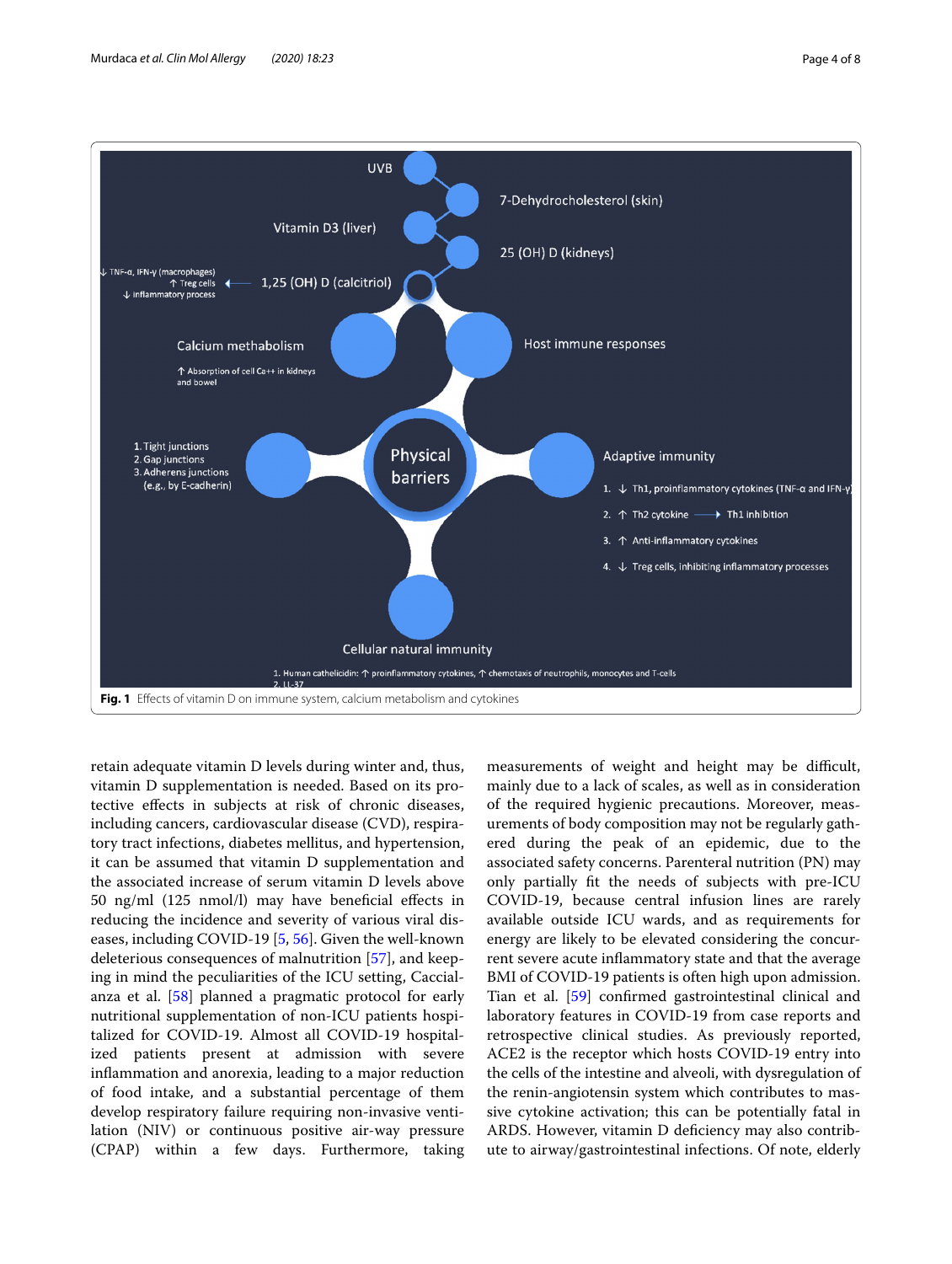Italians have a very high prevalence of hypovitaminosis D, with a peak during the winter season [\[60](#page-7-1)]. It has been proven that vitamin D in mice attenuates acute lung injury caused by lipopolysaccharide-induction, by blocking the efects of the angiopoietin (Ang)-2-Tie-2 signaling pathway and on the renin-angiotensin pathway [\[61](#page-7-2)]. Furthermore, Malek Mahdavi confrmed that vitamin D is a negative endocrine renin-angiotensin system (RAS) modulator and inhibits renin expression and generation. It can induce ACE2/Ang-(1–7)/MasR axis activity and inhibits renin and the ACE/Ang II/AT1R axis, thereby increasing expression and concentration of ACE2, MasR and Ang- $(1-7)$  and having a potential protective role against acute lung injury/ARDS. Therefore, he suggested that vitamnin D may be a potential therapeutic approach to combat COVID-19 and induced ARDS [[62,](#page-7-3) [63](#page-7-4)]. Although it is more likely that any protective efect of vitamin D against COVID-19 is related to suppression of cytokine response, it seems possible that vitamin D prophylaxis (without over-dosing) may decrease the severity of illness caused by COVID-19, especially in settings where hypovitaminosis D is common  $[64]$  $[64]$ . Moreover, Marik et al. [\[65](#page-7-6)] suggested that hypovitaminosis D may partly explain the geographic variations in the reported case fatality rate of COVID-19, indicating that supplementation with vitamin D may reduce the mortality from this pandemic. These findings confimed that persistent defciency in vitamin D level may activate the RAS that induces lung fbrosis [[65\]](#page-7-6). Furthermore, hypovitaminosis D promotes the renin-angiotensin system (RAS), chronic activation of which may lead to chronic CVD and decreased lung function [[66\]](#page-7-7). Tsujino et al. [[67](#page-7-8)] recently reported, both in mouse models of bleomycininduced interstitial pneumonia and human cells, that vitamin D3 is activated in lung tissue and this activation shows a preventive efect on experimental interstitial pneumonitis. Martineau et al. [\[68](#page-7-9)] confrmed the safety and the protective efect against acute respiratory tract infection of regular oral vitamin D2/D3 intake (up to 2000 IU/d without an additional bolus), especially in subjects with vitamin D deficiency. Vitamin D supplementation increases the peripheral  $CD4+T$  lymphocyte count in HIV infection [\[69](#page-7-10)], and one of the main manifestations of severe COVID-19 infection is lymphopenia. Hanf et al. [\[70\]](#page-7-11) speculated that CVD or RAS blockade drugs might augment ACE2 levels, increasing the available substrate for COVID-19 infection. COVID-19 infection is thought to downregulate ACE2 function, leading to toxic angiotensin II over-accumulation, which in turn may contribute to ARDS or fulminant myocarditis. Notably, hypovitaminosis D seems to increase the risk for thrombosis, and vitamin D controls the expression of several genes relevant to cellular proliferation, diferentiation,

apoptosis, and angiogenesis  $[71]$  $[71]$ . The administration of a high dose of 25(OH) vitamin D signifcantly decrease the need to admit COVID-19 patients to ICU [\[72](#page-7-13)]. However, hCAP-18 is the only human cathelicidin hydrolyzed by proteinase 3 between an alanyl and a leucyl residue to produce an antibacterial peptide LL-3 that also inhibits platelet aggregation reducing the risk of thrombus formation. LL-37 can reduce phosphorylation of Src kinase and Akt<sup>Ser473</sup>, decrease platelet spreading on immobilized fbrinogen and inhibit P-selectin expression on platelets [[73\]](#page-7-14). Endothelial cells could be infected by COVID-19 through ACE2 receptors on the endothelium inducing endothelial dysfunction [[74\]](#page-7-15). Induction of endothelial dysfunction may be also relevant to an inadequate degree of  $1,25(OH)$  2D3, which cannot efficiently act as a ligand for vitamin Dreceptor (VDR), resulting in the disorder of vitamin D-binding protein binding to the ligand for VDR on the endothelium. Furthermore, TNF-α increases interferon (IFN)- $\alpha$  inducing secondary endothelial dysfunction and, thus, increasing the risk of endothelialitis, coagulopathy and thrombosis. Vitamin D defciency makes patients more at risk of death  $[74]$ . These findings confrm that hypovitaminosis D may be associated with an increased risk of severity in COVID-19 and, thus, are further evidence of the positive role played by vitamin D supplementation in the immune response [\[64](#page-7-5), [75,](#page-7-16) [76](#page-7-17)]. Interestingly, Italy and Spain, perhaps contrary to expectation, each have a relatively high prevalence of vitamin D defciency [[77](#page-7-18)]. Intensive vitamin D supplementation as a possible prophylaxis could be considered in addition to exposure to UVB rays, as we are still lacking specifc and effective treatments for COVID-19. The good tolerability and safety of even of high doses of vitamin D makes vitamin D supplementation consistent with the primum non nocere principle. Investigations on vitamin D status and VDR gene polymorphisms could explain the unusual behavior of COVID-19′s spread, and the variety of clinical presentations and outcomes [[78\]](#page-7-19). Given the link between diminished immune function and individuals with obesity, this raises important questions about the possibility for greater viral pathogenicity in this population [[79\]](#page-7-20). Increased adiposity may undermine the pulmonary microenvironment (e.g., alveoli), wherein viral pathogenesis and immune cell trafficking could contribute to a maladaptive cycle of local infammation and secondary injury, further worsened by the presence of high blood pressure and diabetes mellitus—both of which are typically connected to obesity  $[80, 81]$  $[80, 81]$  $[80, 81]$  $[80, 81]$ . In patients with type 2 diabetes mellitus hyperinsulinaemia promotes lowers vitamin D status via sequestration into adipocytes decreasing plasma membrane negative charge between red blood cells, platelets and endothelial cells, and, thus, increasing agglutination and thrombosis [\[82](#page-7-23)]. Particular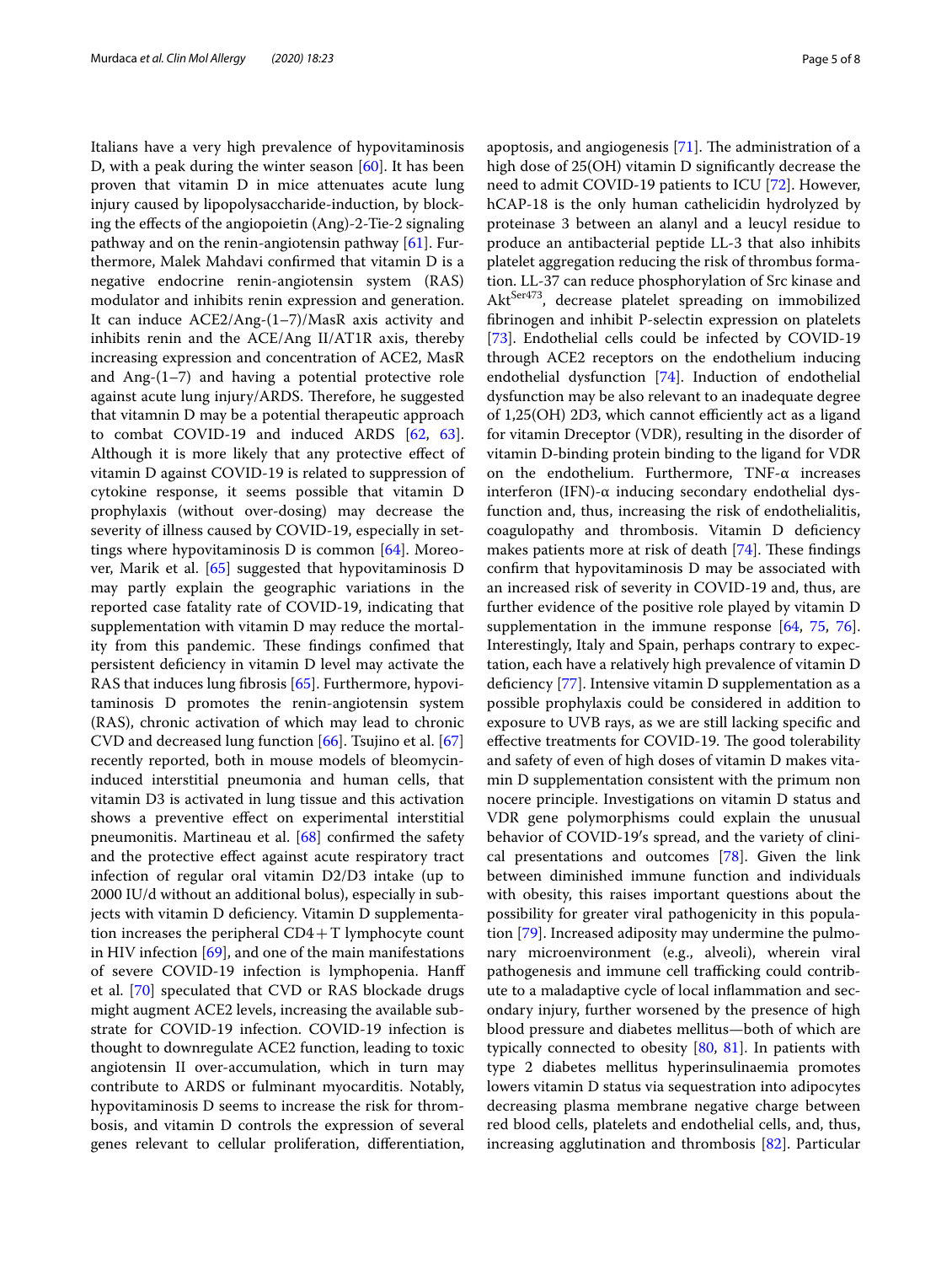attention must be dedicated to treatment with testosterone; its safety is under discussion due to recent evidence in patients with COVID-19, in particular in hypogonadal men with a greater genetic predisposition, of an increased frequency of venous thromboembolism (VTE)—a clinical element associated with a worse prognosis [[83](#page-7-24)]. However, the risk of VTE in patients treated with testosterone is very current. In a recent case-crossover study, 39,622 men were enrolled and 3110 of them (7.8%) had hypogonadism. Testosterone replacement therapy was associated with a higher risk of VTE in men with (odds ratio 2.32) and without (odds ratio 2.02) hypogonadism [\[84](#page-7-25)]. What is the link between the male testosterone levels and the risk of severe lung involvement in patients with COVID-19? Based on the role of the variation in androgen levels throughout life [[85\]](#page-7-26), testosterone could play a double-edged role in the natural history of COVID-19 infection. In the early phase, the immunosuppressive action of testosterone could explain male's greater susceptibility to infection therefore leading to speculate a protective role of ADT. On the contrary when the infection occurred, in elderly males who frequently develop ARDS, late-onset hypogonadism could result in a lower immunosuppressive effect on the cytokine storm  $[86]$  $[86]$ . Indeed, in subjects with hypogonadism, testosterone inhibits the immune stimuli–induced secretion of proinfammatory cytokines, such as TNF-α and IFN-γ, which can be measured in the peripheral blood leukocytes, demonstrating a worsening of the systemic infammatory response  $[83]$  $[83]$ . These findings further support the hypothesis that vitamin D prevents the cytokine storm and subsequent ARDS that is commonly the cause of mortality in COVID-19 infection [[80,](#page-7-21) [81](#page-7-22)]. In subjects with HIV infections, a defciency of vitamin D is associated with increased levels of IL-6 [\[87](#page-7-28)], while in diabetic mice supplementation of vitamin D can reduce excess IL-6 levels [[88\]](#page-7-29).

## **Conclusion and perspectives**

Data reported in the literature concerning the efects of vitamin D supplementation are yet controversial in patients with COVID-19. The pathology of COVID-19 involves a complex interaction between COVID-19 and the immune system. However, vitamin D has multiple immunomodulating actions. Of note, vitamin D favors the ability of macrophages to mature and prevents macrophages from releasing too many infammatory cytokines and chemokines. Furthermore, Vitamin D supplementation has shown favorable effects in numerous viral infections. However, data still available on the efects of vitamin D supplementation during covid 19 infection remain controversial. Looking ahead, clinical

studies are needed to define better cut offs for vitamin D levels and, fnally, which dosage is the best.

#### **Acknowledgements**

Not applicable

#### **Authors' contributions**

All authors read and approved the fnal manuscript.

#### **Funding**

There is no funding to declare.

#### **Availability of data and materials**

Not applicable.

**Ethics approval and consent to participate** Not applicable.

#### **Consent for publication**

Not applicable.

#### **Competing interests**

The authors declare that they have no competing interests.

#### **Author details**

<sup>1</sup> Department of Internal Medicine, University of Genoa and IRCCS Ospedale Policlinico San Martino, Viale Benedetto XV, n. 6, 16132 Genova, Italy.<sup>2</sup> Institute for Biomedical Research and Innovation (IRIB), National Research Council of Italy (CNR), 98164 Messina, Italy.

Received: 27 June 2020 Accepted: 11 November 2020

#### **References**

- <span id="page-5-0"></span>Zhu N, Zhang D, Wang W, Li X, Yang B, Song J, Zhao X, Huang B, Shi W, Lu R, et al. A novel coronavirus from patients with pneumonia in China, 2019. N Engl J Med. 2020;382(8):727–33.
- <span id="page-5-1"></span>2. Grant WB, Lahore H, McDonnell SL, Baggerly CA, French CB, Aliano JL, Bhattoa HP. Evidence that vitamin D supplementation could reduce risk of infuenza and COVID-19 infections and deaths. Nutrients. 2020;12:4.
- <span id="page-5-2"></span>3. Zhong NS, Zheng BJ, Li YM, Poon LLM, Xie ZH, Chan KH, Li PH, Tan SY, Chang Q, Xie JP, et al. Epidemiology and cause of severe acute respiratory syndrome (SARS) in Guangdong, People's Republic of China, in february, 2003. Lancet. 2003;362:1353–8.
- <span id="page-5-3"></span>4. Assiri A, McGeer A, Perl TM, Price CS, Al Rabeeah AA, Cummings DA, Alabdullatif ZN, Assad M, Almulhim A, Makhdoom H, et al. Hospital outbreak of Middle East respiratory syndrome coronavirus. N Engl J Med. 2013;369:407–16.
- <span id="page-5-4"></span>5. Misra DP, Agarwal V, Gasparyan AY, Zimba O. Rheumatologists' perspective on coronavirus disease 19 (COVID-19) and potential therapeutic targets. Clin Rheumatol. 2020;39(7):2055–62.
- <span id="page-5-5"></span>6. COVID-19 Situation report 68 by the World Health Organization. [https://](https://www.who.int/docs/default-source/coronaviruse/situationreports/20200328-sitrep-68-covid-19.pdf?sfvrsn=384bc74c_2.2) [www.who.int/docs/default-source/coronaviruse/situationreports/20200](https://www.who.int/docs/default-source/coronaviruse/situationreports/20200328-sitrep-68-covid-19.pdf?sfvrsn=384bc74c_2.2) [328-sitrep-68-covid-19.pdf?sfvrsn](https://www.who.int/docs/default-source/coronaviruse/situationreports/20200328-sitrep-68-covid-19.pdf?sfvrsn=384bc74c_2.2)=384bc74c\_2.2.
- <span id="page-5-6"></span>7. Guan W-J, Ni Z-Y, Hu Y, et al. Clinical characteristics of coronavirus disease 2019 in China. N Engl J Med. 2020;382(18):1708–20.
- <span id="page-5-7"></span>8. Vaira LA, Salzano G, Fois AG, Piombino P, De Riu G. Potential pathogenesis of ageusia and anosmia in COVID-19 patients. Int Forum Allergy Rhinol. 2020;10(9):1103–4.
- <span id="page-5-8"></span>9. Kakodkar P, Kaka N, Baig MN. A comprehensive literature review on the clinical presentation, and management of the pandemic coronavirus disease 2019 (COVID-19). Cureus. 2020;12(4):e7560.
- <span id="page-5-9"></span>10. Huang C, Wang Y, Li X, et al. Clinical features of patients infected with 2019 novel coronavirus in Wuhan, China. Lancet. 2020;395:497–506.
- <span id="page-5-10"></span>11. Ai T, Yang Z, Hou H, et al. Correlation of chest CT and RT-PCR testing in Coronavirus Disease 2019 (COVID-19) in China: a report of 1014 cases. Radiology. 2020;296(2):E32–40.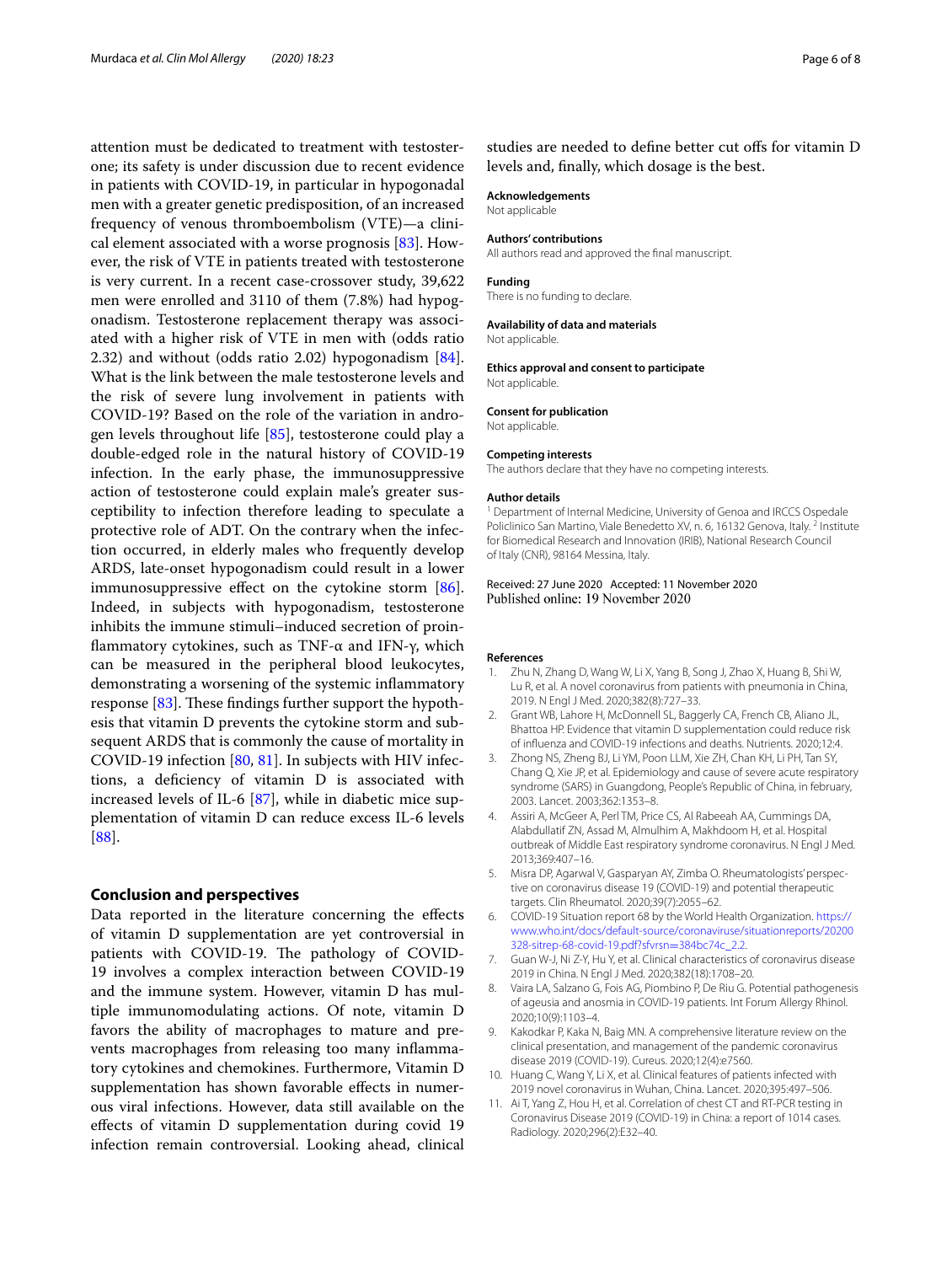- <span id="page-6-0"></span>12. Li G, Chen X, Xu A. Profle of specifc antibodies to the SARS-associated coronavirus. N Engl J Med. 2003;349(5):508–9.
- <span id="page-6-1"></span>13. Zhang G, Nie S, Zhang Z, Zhang Z. Longitudinal change of SARS-Cov2 antibodies in patients with COVID-19. J Infect Dis. 2020;222(2):183–8.
- <span id="page-6-2"></span>14. Porfdia A, Pola R. Venous thromboembolism in COVID-19 patients. J Thromb Haemost. 2020;18(6):1516–7.
- <span id="page-6-3"></span>15. Liu J, Cao R, Xu M, et al. Hydroxychloroquine, a less toxic derivative of chloroquine, is efective in inhibiting SARS-CoV-2 infection in vitro. Cell Discov. 2020;6:16.
- 16. Chen Z, Hu J, Zhang Z, et al. Efficacy of hydroxychloroquine in patients with COVID-19: results of a randomized clinical trial. *medRxiv* 2020 **(in press)**.
- 17. Wang M, Cao R, Zhang L, et al. Remdesivir and chloroquine efectively inhibit the recently emerged novel coronavirus (2019-nCoV) in vitro. Cell Res. 2020;30(3):269–71.
- <span id="page-6-4"></span>18. Cortegiani A, Ingoglia G, Ippolito M, Giarratano A, Einav S. A systematic review on the efficacy and safety of chloroquine for the treatment of COVID-19. J Crit Care. 2020;57:279–83.
- <span id="page-6-5"></span>19. Pavel MA, Petersen EN, Wang H, Lerner RA, Hansen SB. Studies on the mechanism of general anesthesia. Proc Natl Acad Sci USA. 2020;117:13757–66.
- <span id="page-6-6"></span>20. Yuan Z, Pavel MA, Wang H, Hansen SB. Hydroxychloroquine: mechanism of action inhibiting SARS-CoV2 entry. *bioRxiv* 2020 **(in press)**.
- <span id="page-6-7"></span>21. Procacci P, Macchiagodena M, Pagliai M, Guarnieri G, Iannone F. Interaction of hydroxychloroquine with SARS-CoV2 functional proteins using allatoms non-equilibrium alchemical simulations. Chem Commun (Camb). 2020;56(62):8854–6.
- <span id="page-6-8"></span>22. Allegra A, Tonacci A, Pioggia G, Musolino C, Gangemi S. Vitamin defciency as risk factor for SARS-CoV-2 infection: correlation with susceptibility and prognosis. Eur Rev Med Pharmacol Sci. 2020;24(18):9721–38.
- 23. Kast JI, McFarlane AJ, Globinska A, Sokolowska M, Wawrzyniak P, Sanak M, Schwarze J, Akdis CA, Wanke K. Respiratory syncytial virus infection infuences tight junction integrity. Clin Exp Immunol. 2017;190:351–9.
- 24. Chen Y, Leng K, Lu Y, Wen L, Qi Y, Gao W, Chen H, Bai L, An X, Sun B, Wang P, Dong J. Epidemiological features and time-series analysis of infuenza incidence in urban and rural areas of Shenyang, China, 2010–2018. Epidemiol Infect. 2020;148:e29.
- <span id="page-6-9"></span>25. Rossi GA, Fanous H, Colin AA. Viral strategies predisposing to respiratory bacterial superinfections. Pediatr Pulmonol. 2020;55:1061–73.
- <span id="page-6-10"></span>26. Holick MF. Vitamin D defciency. N Engl J Med. 2007;357:266–81.
- <span id="page-6-11"></span>27. Pike JW, Christakos S. Biology and Mechanisms of Action of the Vitamin D Hormone. Endocrinol Metab Clin. 2017;46:815–43.
- <span id="page-6-12"></span>28. Rondanelli M, Miccono A, Lamburghini S, Avanzato I, Riva A, Allegrini P, Faliva MA, Peroni G, Nichetti M, Perna S. Self-Care for Common Colds: The Pivotal Role of Vitamin D, Vitamin C, Zinc, and Echinacea in Three Main Immune Interactive Clusters (Physical Barriers, Innate and Adaptive Immunity) Involved during an Episode of Common Colds-Practical Advice on Dosages and on the Time to Take These Nutrients/Botanicals in order to Prevent or Treat Common Colds. Evid Based Complement Alternat Med. 2018;2018:5813095.
- <span id="page-6-13"></span>29. Schwalfenberg GK. A review of the critical role of vitamin D in the functioning of the immune system and the clinical implications of vitamin D defciency. Mol Nutr Food Res. 2011;55:96–108.
- 30. Liu PT, Stenger S, Li H, Wenzel L, Tan BH, Krutzik SR, Ochoa MT, Schauber J, Wu K, Meinken C, et al. Toll-like receptor triggering of a vitamin D-mediated human antimicrobial respons. Science. 2006;311:1770–3.
- 31. Adams JS, Ren S, Liu PT, Chun RF, Lagishetty V, Gombart AF, Borregaard N, Modlin RL, Hewison M. Vitamin d-directed rheostatic regulation of monocyte antibacterial responses. J Immunol. 2009;182:4289–95.
- <span id="page-6-14"></span>32. Laaksi I. Vitamin D and respiratory infection in adults. Proc Nutr Soc. 2012;71:90–7.
- <span id="page-6-15"></span>33. Herr C, Shaykhiev R, Bals R. The role of cathelicidin and defensins in pulmonary infammatory diseases. Expert Opin Biol Ther. 2007;7:1449–61.
- <span id="page-6-16"></span>34. Greiller CL, Martineau AR. Modulation of the immune response to respiratory viruses by vitamin D. Nutrients. 2015;7:4240–70.
- <span id="page-6-17"></span>35. Yuk JM, Shin DM, Lee HM, Yang CS, Jin HS, Kim KK, Lee ZW, Lee SH, Kim JM, Jo EK. Vitamin D3 induces autophagy in human monocytes/macrophages via cathelicidin. Cell Host Microbe. 2009;6:231–43.
- <span id="page-6-18"></span>36. Wang TT, Nestel FP, Bourdeau V, et al. Cutting edge: 1,25-dihydroxyvitamin D3 is a direct inducer of antimicrobial peptide gene expression. J Immunol. 2004;173:2909–12.
- <span id="page-6-19"></span>37. Huang C, Wang Y, Li X, Ren L, Zhao J, Hu Y, Zhang L, Fan G, Xu J, Gu X, et al. Clinical features of patients infected with 2019 novel coronavirus in Wuhan, China. Lancet. 2020;395(10223):497–506.
- <span id="page-6-20"></span>38. Sharif A, Vahedi H, Nedjat S, Rafei H, Hosseinzadeh-Attar MJ. Efect of single-dose injection of vitamin D on immune cytokines in ulcerative colitis patients: a randomized placebo-controlled trial. APMIS. 2019;127:681–7.
- <span id="page-6-21"></span>39. Gombart AF, Pierre A, Maggini S. A review of micronutrients and the immune system-working in harmony to reduce the risk of infection. Nutrients. 2020;12:236.
- <span id="page-6-22"></span>40. Cantorna MT, Snyder L, Lin YD, Yang L. Vitamin D and 1,25(OH)2D regulation of T cells. Nutrients. 2015;7:3011–21.
- <span id="page-6-23"></span>41. Jeffery LE, Burke F, Mura M, Zheng Y, Qureshi OS, Hewison M, Walker LS, Lammas DA, Raza K, Sansom DM. 1,25-Dihydroxyvitamin D3 and IL-2 combine to inhibit T cell production of infammatory cytokines and promote development of regulatory T cells expressing CTLA-4 and FoxP3. J Immunol. 2009;183:5458–67.
- <span id="page-6-24"></span>42. Murdaca G, Tonacci A, Negrini S, Greco M, Borro M, Puppo F, Gangemi S. Emerging role of vitamin D in autoimmune diseases: an update on evidence and therapeutic implications. Autoimmun Rev. 2019;18(9):102350.
- <span id="page-6-25"></span>43. Vasarhelyi B, Satori A, Olajos F, Szabo A, Beko G. Low vitamin D levels among patients at Semmelweis University: retrospective analysis during a one-year period. Orv Hetil. 2011;152:1272–7.
- <span id="page-6-26"></span>44. MacLaughlin J, Holick MF. Aging decreases the capacity of human skin to produce vitamin D3. J Clin Invest. 1985;76:1536–8.
- <span id="page-6-27"></span>45. Grober U, Kisters K. Infuence of drugs on vitamin D and calcium metabolism. Dermatoendocrinol. 2012;4:158–66.
- <span id="page-6-28"></span>46. Lei GS, Zhang C, Cheng BH, Lee CH. Mechanisms of action of vitamin d as supplemental therapy for pneumocystis pneumonia. Antimicrob Agents Chemother. 2017;61:1.
- <span id="page-6-29"></span>47. Mousavi S, Bereswill S, Heimesaat MM. Immunomodulatory and antimicrobial efects of vitamin C. Eur J Microbiol Immunol. 2019;9:73–9.
- <span id="page-6-30"></span>48. Colunga-Biancatelli RML, Berrill M, Marik PE. The antiviral properties of vitamin C. Expert Rev Anti Infect Ther. 2020;18:99–101.
- <span id="page-6-31"></span>49. Urashima M, Segawa T, Okazaki M, Kurihara M, Wada Y, Ida H. Randomized trial of vitamin D supplementation to prevent seasonal infuenza A in schoolchildren. Am J Clin Nutr. 2010;91:1255–60.
- <span id="page-6-32"></span>50. Zhou J, Du J, Huang L, Wang Y, Shi Y, Lin H. Preventive efects of vitamin d on seasonal infuenza a in infants: a multicenter, randomized, open, controlled clinical trial. Pediatr Infect Dis J. 2018;37:749–54.
- <span id="page-6-33"></span>51. Urashima M, Mezawa H, Noya M, Camargo CA Jr. Efects of vitamin D supplements on infuenza A illness during the 2009 H1N1 pandemic: a randomized controlled trial. Food Funct. 2014;5:2365–70.
- <span id="page-6-34"></span>52. Arihiro S, Nakashima A, Matsuoka M, Suto S, Uchiyama K, Kato T, Mitobe J, Komoike N, Itagaki M, Miyakawa Y, et al. Randomized trial of vitamin d supplementation to prevent seasonal infuenza and upper respiratory infection in patients with infammatory bowel disease. Infamm Bowel Dis. 2019;25:1088–95.
- <span id="page-6-35"></span>53. Loeb M, Dang AD, Thiem VD, Thanabalan V, Wang B, Nguyen NB, Tran HTM, Luong TM, Singh P, Smieja M, et al. Effect of Vitamin D supplementation to reduce respiratory infections in children and adolescents in Vietnam: A randomized controlled trial. Infuenza Other Respir Viruses. 2019;13:176–83.
- <span id="page-6-36"></span>54. Gruber-Bzura BM. Vitamin D and Infuenza-Prevention or Therapy? Int J Mol Sci. 2018;19:2419.
- <span id="page-6-37"></span>55. Mansueto P, Seidita A, Vitale G, Gangemi S, Iaria C, Cascio A. Vitamin D defciency in hiv infection: not only a bone disorder. Biomed Res Int. 2015;2015:735615.
- <span id="page-6-38"></span>56. Grant WB, Al Anouti F, Moukayed M. Targeted 25- hydroxyvitamin D concentration measurements and vitamin D3 supplementation can have important patient and public health benefts. Eur J Clin Nutr. 2020;74:366–76.
- <span id="page-6-39"></span>57. Norman K, Pichard C, Lochs H, Pirlich M. Prognostic impact of diseaserelated malnutrition. Clin Nutr. 2008;27(1):5–15.
- <span id="page-6-40"></span>58. Caccialanza R, Laviano A, Lobascio F, Montagna E, Bruno R, Ludovisi S, Corsico AG, Di Sabatino A, Belliato M, Calvi M, Iacona I, Grugnetti G, Bonadeo E, Muzzi A, Cereda E. Early nutritional supplementation in noncritically ill patients hospitalized for the 2019 novel coronavirus disease (COVID-19): Rationale and feasibility of a shared pragmatic protocol. Nutrition. 2020;74:110835.